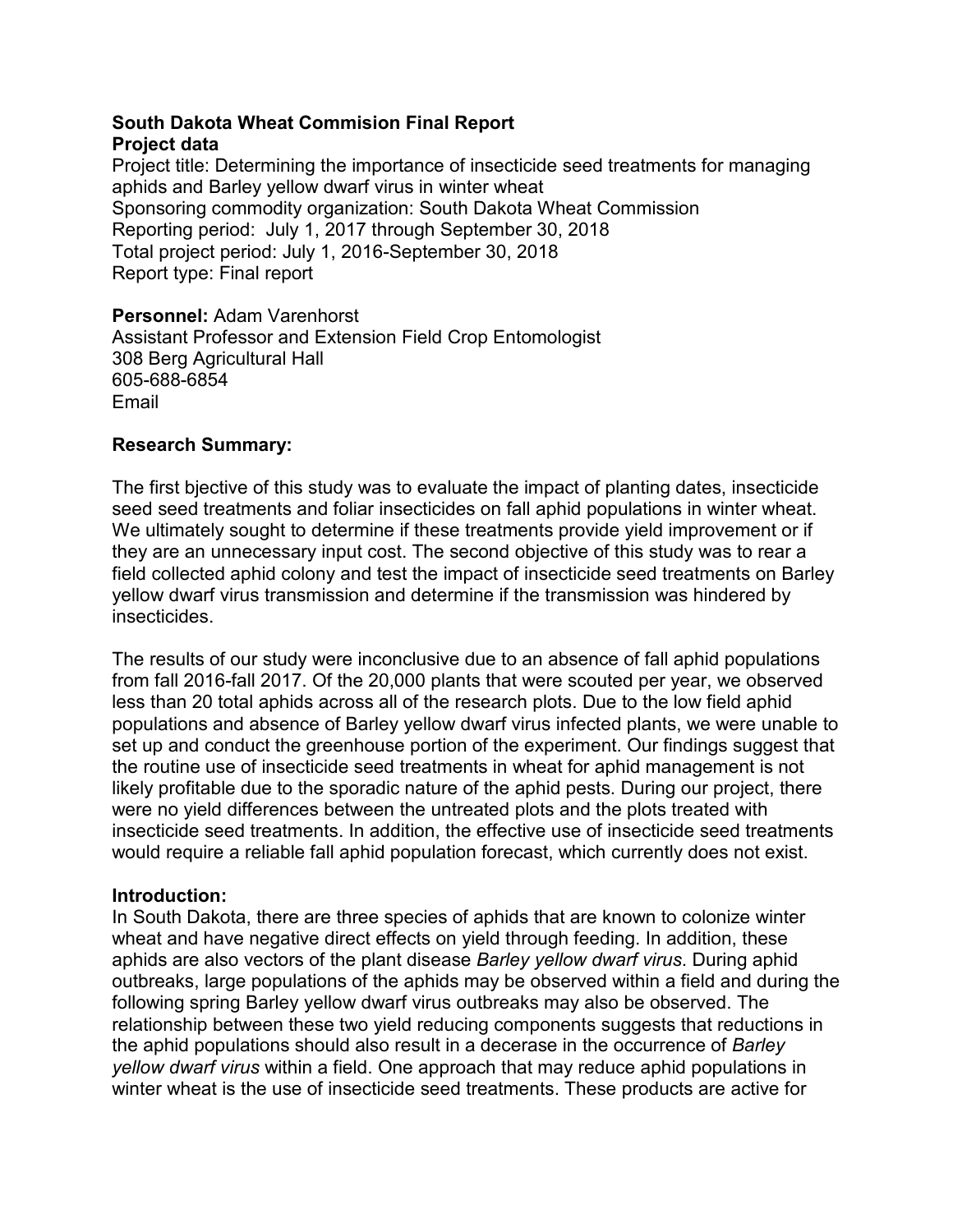approxiatemly 30-40 days, which during most falls would provide adequate protection of the developing plant. Alternatively, foliar insecticide applications can also be used to approxiatemly 30-40 days, which during most falls would provide adequate protection of<br>the developing plant. Alternatively, foliar insecticide applications can also be used to<br>immediately reduce aphid populations. However, populations after Barley dwarf virus has already been transmitted by the aphids to the developing plants. We were interested in determining if insecticide seed treatments reduced aphid populations and the spread of Barley yellow dwarf virus within winter wheat fields. approxiatemly 30-40 days, which during most falls would provide adequate protection of<br>the developing plant. Alternatively, foliar insecticide applications can also be used to<br>immediately reduce aphid populations. However,

# Description of Accomplishments:

study. Plots were planted the last week of September and the middle of October. Foliar approxiatemly 30-40 days, which during most falls would provide adequate protection of<br>the developing plant. Alternatively, foliar insecticide applications can also be used to<br>timmediately reduce aphid populations. However were scouted from emergence until the first hard frost each year. Plots were then scouted during the spring for the occurrence of Barley yellow dwarf virus. We did not observe Barley yellow dwarf virus in our winter wheat plots. We believe this was due to the low populations of aphids. Yield was collected in late July each year. We observed no yield differences among treatments.

We planned to obtain Barley yellow dwarf infected plants from the field and also aphids to start a colony. However, due to the absence of the disease and the low aphid populations we were unable to obtain enough aphids to start a colony in the greenhouse. We will continue monitoring winter wheat and spring wheat to try to obtain aphids and rear a colony to accomplish this objective in the future. is could during the spring for the occurrence of Barley yellow dwarf virus. We did not observe Barley yellow dwarf virus. We did not observe Barley yellow awarf virus in our winter wheat plots. We believe this was due to o

### Publications/Data:

Rozeboom, P., B. Hauswedell, C. Dierks, and A. Varenhorst. 2018. Evaluating the efficacy of seed treatments and planting dates against aphid pests in South Dakota winter wheat. 73<sup>rd</sup> Annual Meeting of the North Central Branch of the Entomological Society of America. 20 March 2018. Madison, WI.

Varenhorst, A., R. Beck, C. Strunk, P. Wagner, and A. Bachmann.2017. An South Dakota State University Extension. Publication: 03-2011-2017.

Rozeboom, P. and A. Varenhorst. 2017. Evaluating the efficacy of seed treatments in South Dakota winter wheat. 65<sup>th</sup> Annual Meeting of the Entomological Society of America. 7 November 2017. Denver, CO.

Varenhorst, A., P. Wagner, and A. Bachmann. 2016. Scouting winter wheat for aphid pests. iGrow, South Dakota State University Extension. 9/15/2016.

Byamukama, E., A. Varenhorst, S. Ali, and M. Langham. 2016. Winter wheat planting: Plan ahead to effectively manage wheat diseases. iGrow, South Dakota State University Extension. 8/25/2016.